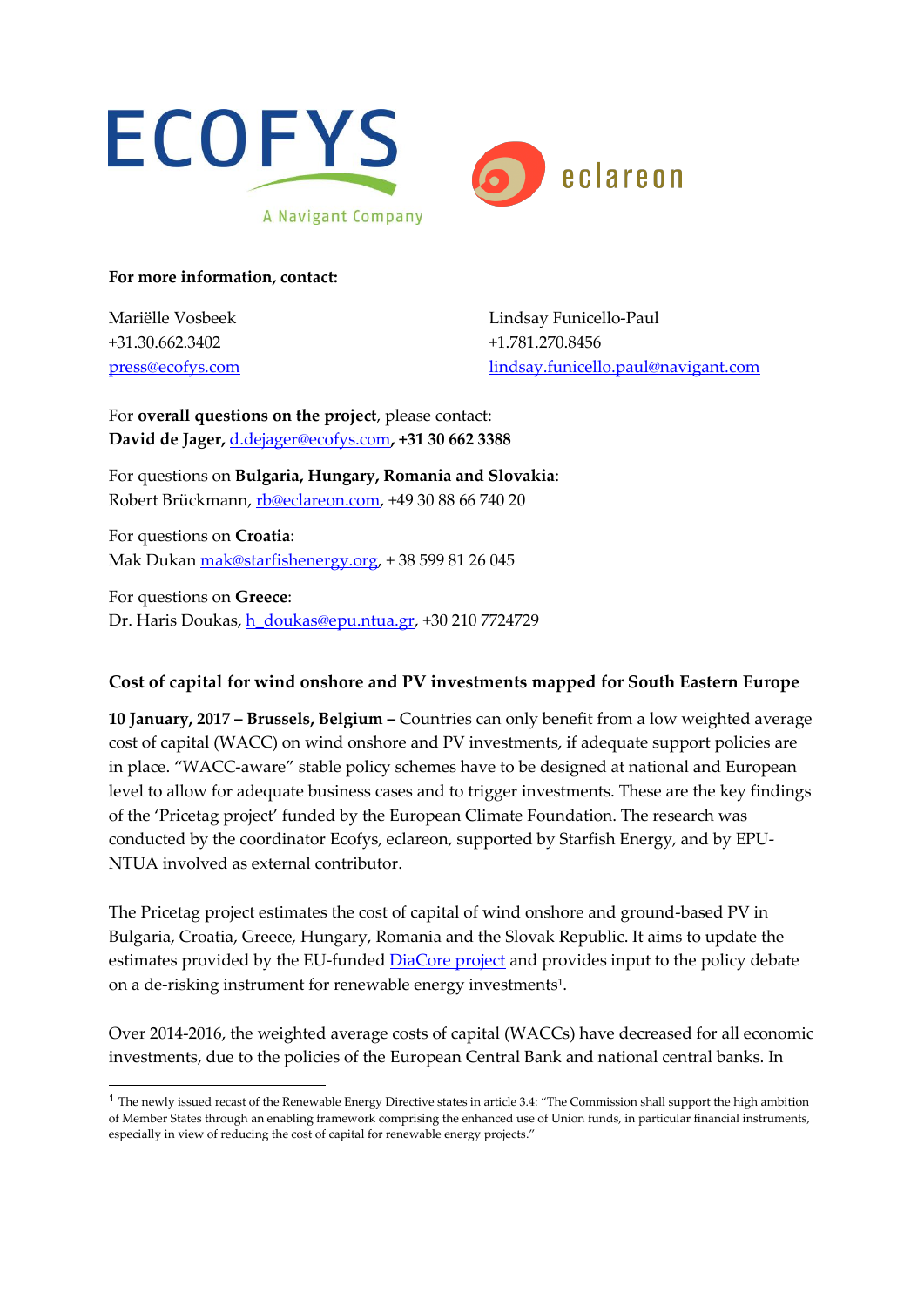



addition, the cost of borrowing for corporations fell by approximately 30%2. However, the WACCs for wind and PV investments have not decreased as much.

"We were quite surprised –in most markets, there has not been any wind power development – despite decreased cost of capital for such projects" says Robert Brückmann from eclareon. "The only market that has shown some promise is Greece – although the costs of capital are surprisingly high. But Greece has a – more or less – functioning support scheme. Our analysis shows how strongly South-East European markets still depend on stable political frameworks that allow for sustainable business cases. We believe the same is true for other EU markets."

In all researched Member States, the cost of capital for wind and PV is well above the cost of capital found in the best performing Member States in the EU. This means that taxpayers and consumers in Bulgaria, Croatia, Greece, Hungary, Romania, and the Slovak Republic pay more than necessary to achieve renewable energy targets.

David de Jager from Ecofys states that: "In most countries explored within the Pricetag project, investing in wind onshore and PV projects is perceived as a riskier investment compared to equivalent investments e.g. in infrastructures. One exception is Greece, which – despite the economic downturn –provided with its current support scheme revenues that were high and reliable enough to attract investments. However, the support level could be significantly reduced if the cost of capital would be further reduced."

As Chris Barrett from the European Climate Foundation explains, "this report tells us something very important about how Europe can achieve its renewable energy goals. The lower interest rates of recent years on their own are not enough, investors need clear and supportive policies – country–by–country and at the European level – to ensure renewables are deployed at the pace and capacity the low-carbon transition demands".

The report can be downloaded at: www.ecofys.com

# **Graphics:**

**Weighted Average Cost of Capital for onshore wind across South East Europe © ECF, Ecofys, eclareon Weighted Average Cost of Capital for PV across South East Europe © ECF, Ecofys, eclareon**

 <sup>2</sup> https://www.ecb.europa.eu/press/pdf/mfi/mir1611.pdf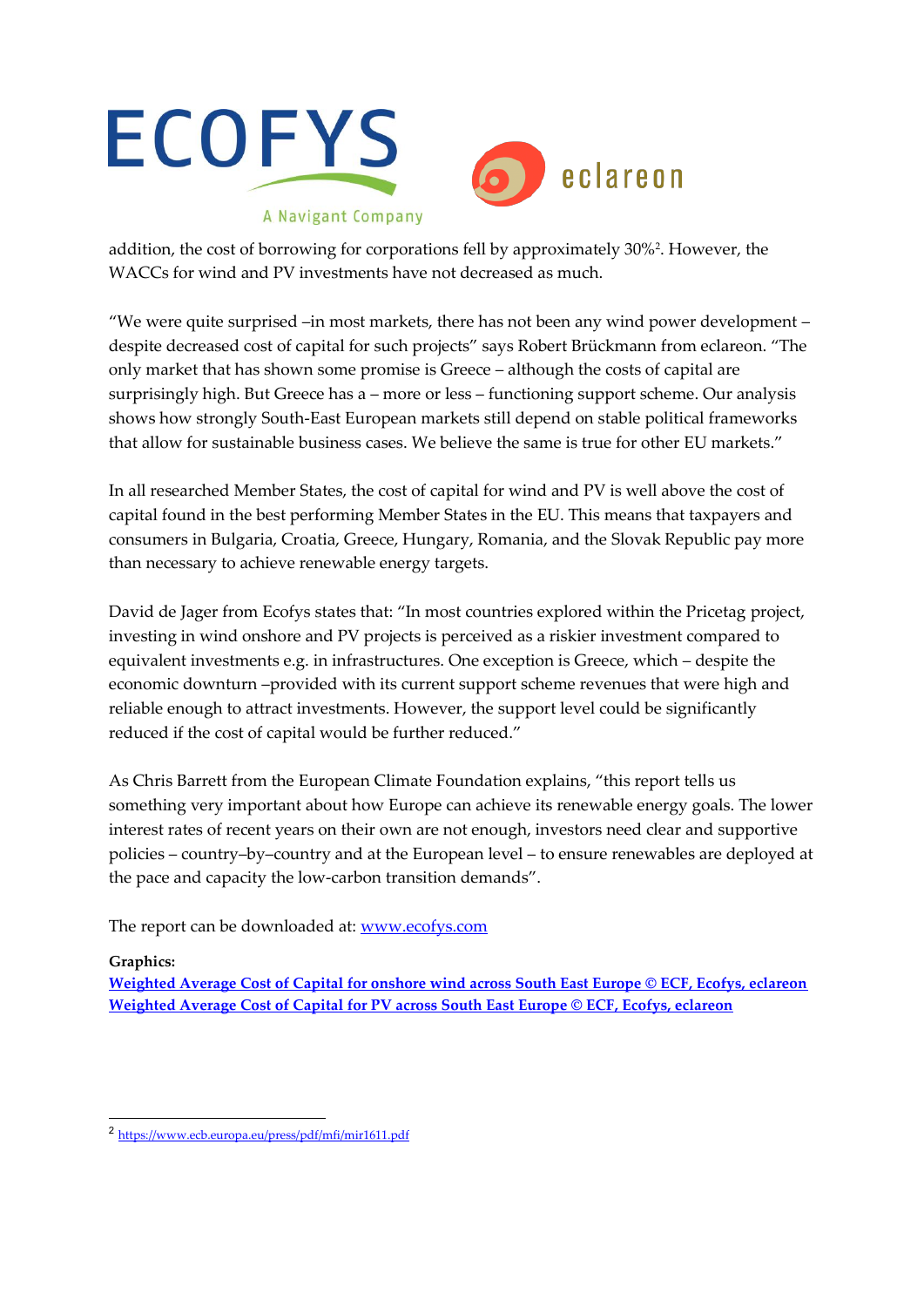

## **Background Policy Information:**

In 2014, the European Commission presented its proposal for a 2030 policy framework for climate and energy, and proposed to increase the share of renewable energy to at least 27% of the EU's energy consumption by 2030. In 2014, EU Heads of State endorsed the binding EU target of 27%, and "Member States contributions guided by the need to deliver collectively the EU target". Thus, in contrast to the 2020 renewable energy target, the 2030 renewables target is only binding at EU-level and is not to be translated into national binding targets.

In November 2016, the European Commission presented a legislative proposal for a revised Renewable Energy Directive (RED2) to set up a regulatory framework for the renewable energy sector post-2020, and achieve the 2030 RES target. Within this proposal, the European Commission proposed to set up a de-risking mechanism in Article 3.4: "The Commission shall support the high ambition of Member States through an enabling framework comprising the enhanced use of Union funds, in particular financial instruments, especially in view of reducing the cost of capital for renewable energy projects".

In 2016, the DiaCore report showed how the cost of capital for wind onshore differed between the EU-28 Member States. It has been instrumental in attracting attention toward the costs of capital of renewable energy. The report provided for the first time a mapping of the cost of capital of wind onshore projects, based on interviews performed across the EU in 2014.

The current absence of national renewable energy targets may lead to an increased risk of developing a double-speed Europe. As emphasised by the European Commission<sup>3</sup>: "Investments are increasingly concentrated in a few Member States with low cost of capital and policy frameworks perceived as more stable. UK and Germany alone represented over 2/3 of all investments over 2013-2015". In most South Eastern European Member States, renewable energy markets have yet to be further developed, while relying on strong renewable energy potential.

### **Background information on the cost of capital for renewable energy investments:**

Before investing in a renewable energy project, investors perform a risk analysis. If they see an investment as risky, they will demand a higher fee for making capital available. A similar reasoning holds for lenders: they will ask for more securities, will lend less money and/or charge higher fees. The cost of this compensation – the cost of capital – must be paid from the

 <sup>3</sup> European Commission presentation made during the press conference the Winter Package on the 30th of November 2016 (presentation on the recast of the Renewable Energy Directive).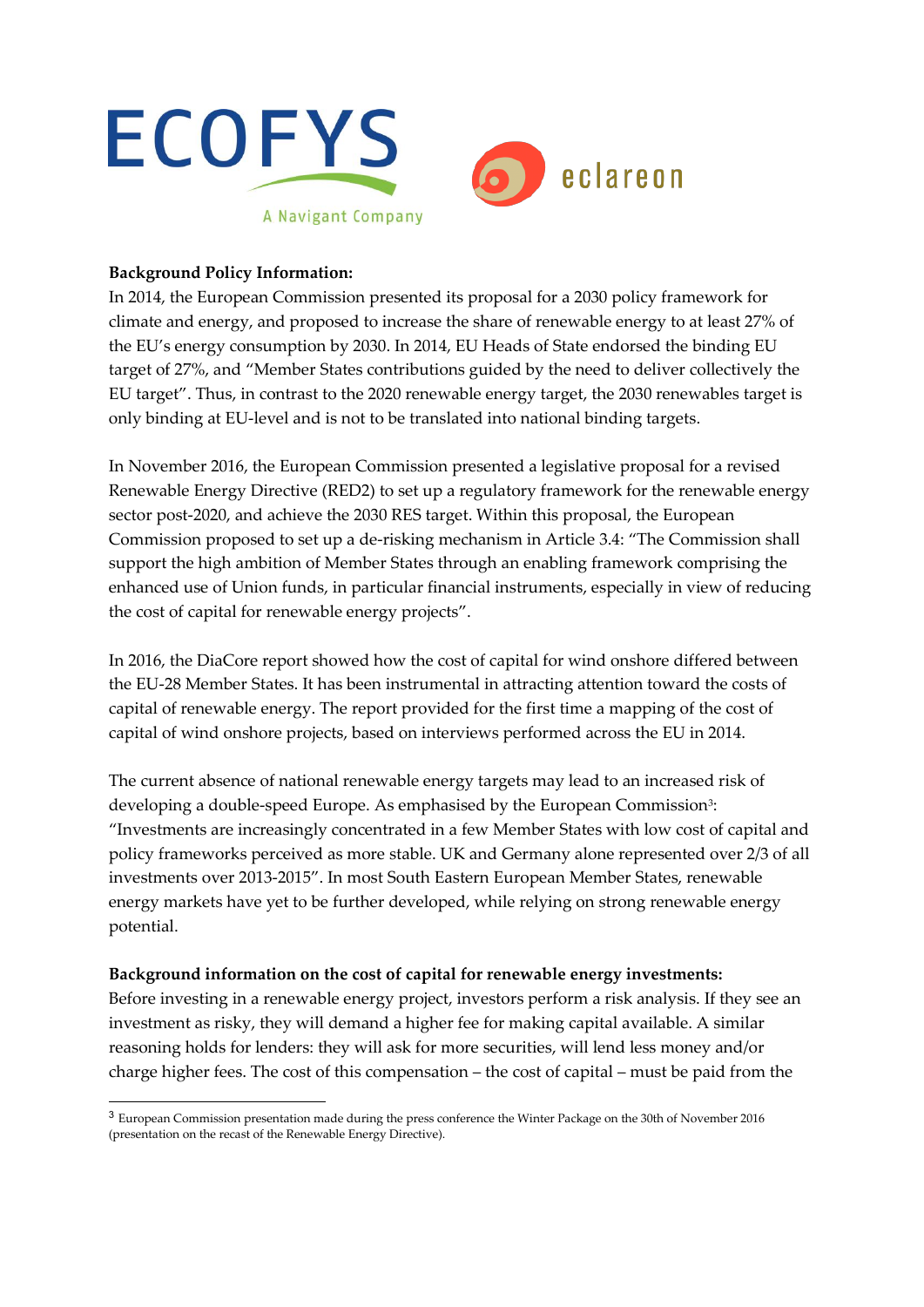



## A Navigant Company

revenues of the projects and, thus, directly influences the cost structure of the project. If the investment is perceived as risky, the cost of capital increases.

Renewable energy projects are highly capital intensive compared to investments into other types of generating resources (e.g. gas or coal). Once an investment has been realised, owners of renewable energy installations have only limited means to change their cost calculation in reaction to changing economic circumstances. This also means the cost of capital is a crucial element in every renewable energy investment decision, as emphasised in the DiaCore project. The cost of capital varies with the perceived risk of an investment. To address these risks and, thus, lower the cost of capital, renewable energy (RE) policies are generally designed to create more certainty in revenues and expenditures of renewable energy projects. In case policies fail to address uncertainties, the increased cost of capital might cause a decrease in the number of renewable energy projects actually realised.

The cost of capital can be influenced by different factors, such as the country risk and/or the risks specifically linked to the renewable energy regulatory framework of the country. The country risk refers to factors such as for instance the political stability of a country, its corruption, economic development and exchange rate fluctuations. Country risks affect all investments in a particular country, not just those in renewable energy.

### **About Ecofys**

Ecofys, a Navigant company, is a leading international energy and climate consultancy focused on sustainable energy for everyone. Founded in 1984, the company is a trusted advisor to governments, corporations, NGOs, and energy providers worldwide. The team delivers powerful results in the energy and climate transition sectors. Working across the entire energy value chain, Ecofys develops innovative solutions and strategies to support its clients in enabling the energy transition and working through the challenges of climate change. Additional information about Ecofys can be found at www.ecofys.com.

### **About Navigant**

Navigant Consulting, Inc. is a specialized, global professional services firm that helps clients take control of their future. Navigant's professionals apply deep industry knowledge, substantive technical expertise, and an enterprising approach to help clients build, manage and/or protect their business interests. With a focus on markets and clients facing transformational change and significant regulatory or legal pressures, the Firm primarily serves clients in the healthcare, energy and financial services industries. Across a range of advisory, consulting, outsourcing, and technology/analytics services, Navigant's practitioners bring sharp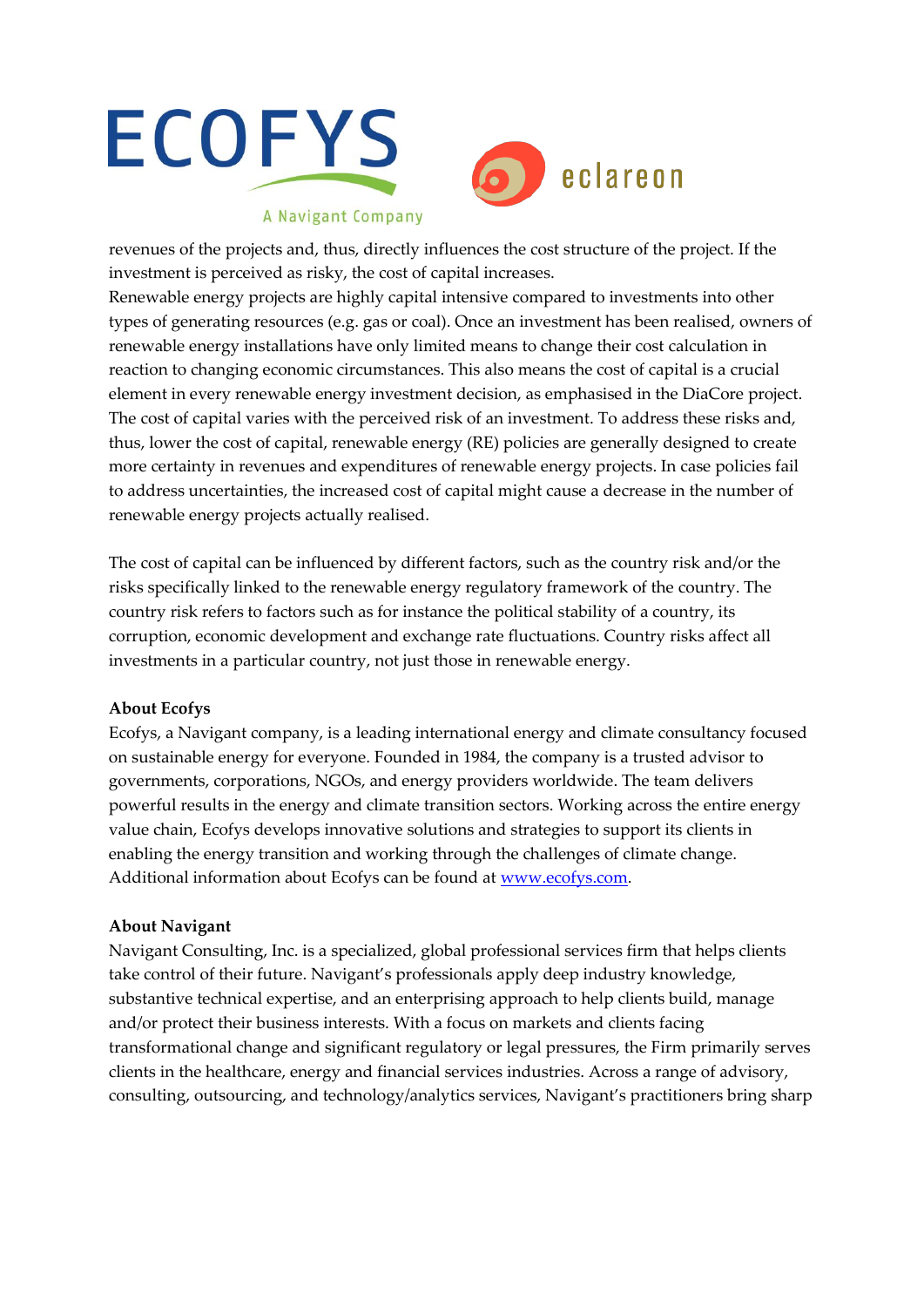

insight that pinpoints opportunities and delivers powerful results. More information about Navigant can be found at navigant.com.

## **About European Climate Foundation (ECF)**

ECF is a 'foundation of foundations'. It was established in early 2008 as a major philanthropic initiative to help Europe foster the development of a low-carbon society and play an even stronger international leadership role to mitigate climate change. The ECF works with stakeholders as diverse as industry representatives, unions and consumer groups to target a range of issues across the power, transport and energy sectors. These include EU climate and energy policy, finance, governance and innovation. The ECF promotes new regulation to mitigate climate change, in addition to supporting partners in revising and improving existing policies such as the Emissions Trading Scheme. It aims to contribute to a potential Europe-wide reduction in emissions amounting to 3 billion tonnes carbon dioxide equivalent per year by 2030.

## **About eclareon**

eclareon is an internationally operating consulting firm focusing on renewable energy, energy efficiencies and climate policies. We advise public clients on the political, economic and legal frameworks of European and global energy markets. For our public clients, we develop support scheme design options, barrier removal strategies and economic analyses. Based on the results, we analyse the viability of innovative operating models for renewable energy projects and suitable financing schemes. Furthermore, we support companies in the identification of successful business models and strategies for their market entry. We have a 10-year track-record of successful projects under the Intelligent Energy Europe and the Seventh Framework Programme for Research.

## **About Starfish Energy**

Starfish Energy is a consultancy that specialises in renewable energy and energy efficiency policies and markets. With offices in Berlin and Zagreb, Starfish follows EU energy policy developments and brings this expertise to its clients who are investing or developing policies in Croatia and other Western Balkan countries including Serbia, Bosnia and Herzegovina, Kosovo, Albania, Montenegro and Macedonia.

*The Pricetag results and analysis concerning Greece have been externally reviewed and enhanced by the National Technical University of Athens (EPU-NTUA).*